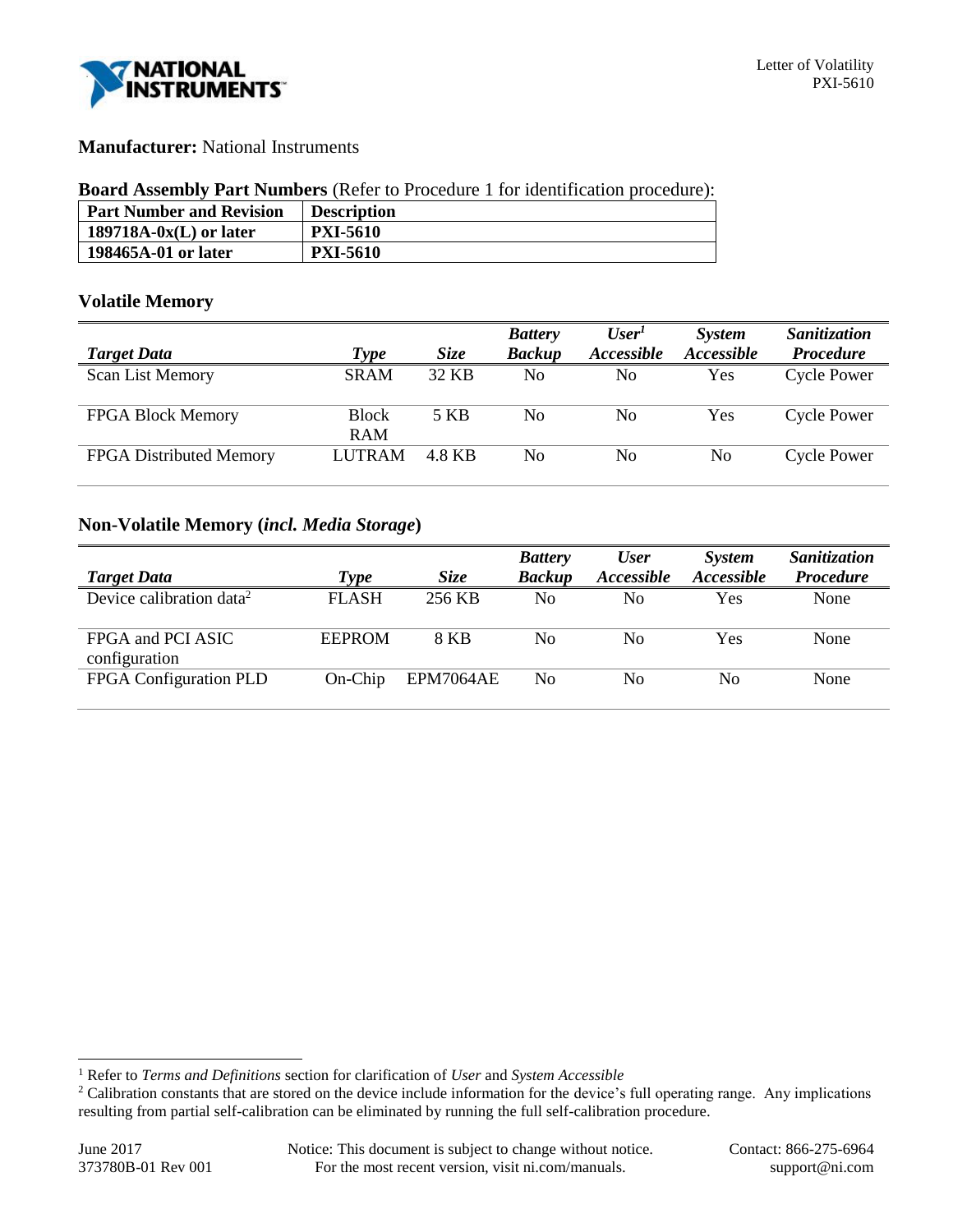

# **Procedures**

#### **Procedure 1 – Board Assembly Part Number Identification:**

To determine the Board Assembly Part Number and Revision, refer to the label applied to the surface of your product. This label is usually found on the left-hand side of the unit as shown in the diagram below; note that alternate locations for the label are also shown. The Assembly Part Number should be formatted as "189718#-0x" or "189718#-0xL", or any other part number shown in the Board Assembly Part Numbers table, where "#" is the module letter revision and "x" is a numeric value determining module variant.